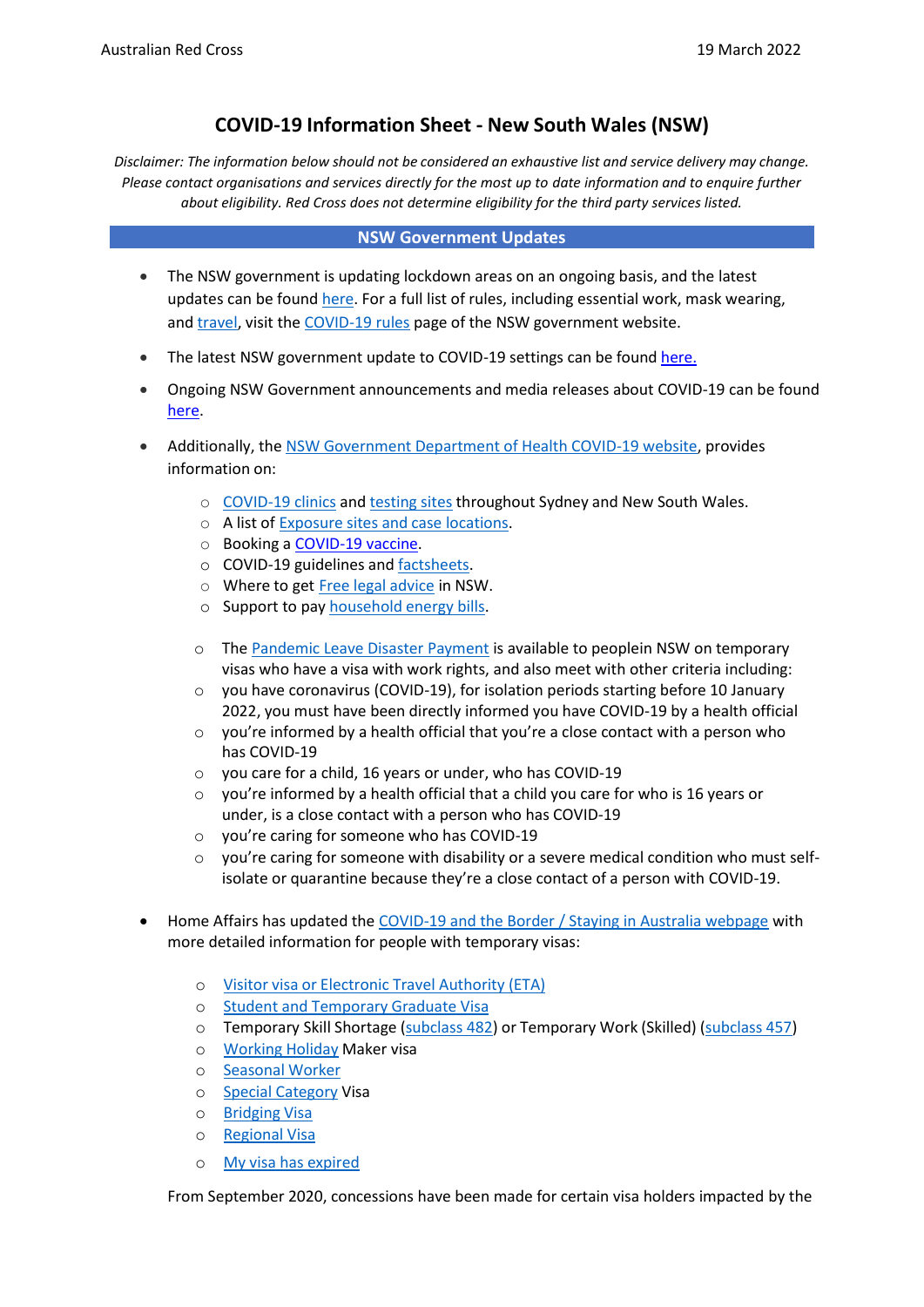pandemic. These concessions help if you have been disadvantaged by border closures, business restrictions or the economic downturn. If you hold, or held, a visa listed below during the COVID-19 concession period you may be eligible:

- o Skilled Regional [\(Subclass](https://immi.homeaffairs.gov.au/visas/getting-a-visa/visa-listing/skilled-regional-887) 887) visa
- o Business Innovation and Investment [\(Permanent\)\(Subclass](https://immi.homeaffairs.gov.au/visas/getting-a-visa/visa-listing/business-innovation-and-investment-888) 888) visa
- o Business Innovation and Investment [\(Provisional\)\(Subclass](https://immi.homeaffairs.gov.au/visas/getting-a-visa/visa-listing/business-innovation-and-investment-188) 188) visa
- o Safe Haven [Enterprise](https://immi.homeaffairs.gov.au/visas/getting-a-visa/visa-listing/safe-haven-enterprise-790#Overview) (Subclass 790) visa
- o [Temporary](https://immi.homeaffairs.gov.au/visas/getting-a-visa/visa-listing/temporary-graduate-485) Graduate (Subclass 485) visa

For information on the Temporary [Activity Visa](https://immi.homeaffairs.gov.au/visas/getting-a-visa/visa-listing/temporary-activity-408/australian-government-endorsed-events#Overview) (subclass 408) visit the Home Affairs website.

# **How to stay COVID safe**

• With the relaxing of restrictions, and opening of state and some international borders, Australian governments are encouraging everyone to remain COVID safe.

### **Physical distancing**

- o When and where possible, remain 1.5 metres away from other people
- o Avoid physical greetings such as handshaking, hugs and kisses
- o Take extra care if you are using public [transport](https://transportnsw.info/covid-19/covid-19-safer-travel-guidance)
- o Avoid crowds and large public gatherings
- o Wear a mask when in public

### **Workplaces & schools**

- o Follow the recommended government health and [hygiene](https://www.health.gov.au/news/health-alerts/novel-coronavirus-2019-ncov-health-alert/how-to-protect-yourself-and-others-from-coronavirus-covid-19/good-hygiene-for-coronavirus-covid-19) advice.
- o Avoid non-essential face-to-face meetings
- o Provide alcohol-based hand rub for all staff
- o Eat lunch at your desk or outside rather than in the lunchroom
- o Regularly clean and disinfect surfaces that many people touch
- o Open windows or adjust air conditioning for more ventilation
- o Stay at home if you are feeling unwell

### **Employment & Work Rights**

• **Temporary relaxation of working hoursfor student visa holders**

Due to exceptional circumstances during the COVID-19 pandemic and the need to ensure the supply of critical services, the [Department of Home Affairs and Australian Border Force](https://immi.homeaffairs.gov.au/visas/getting-a-visa/visa-listing/student-500/temporary-relaxation-of-working-hours-for-student-visa-holders) will take a flexible approach to student visa holders working beyond their usual work limitations. You can work more than 40 hours in all sectors of the economy. This will be reviewed by the government in April 2022.

- From 01 May 2021, if you relocate to take up ongoing work, including an apprenticeship, for more than 20 hours a week for more than six months, you may be eligible to receive up to:
	- $\circ$  \$3,000 if you relocate to a capital city\*
	- o \$6,000 if you relocate to a regional area
	- o An extra \$3,000 if you relocate with a dependent.

For more information on Relocation Assistance, visit the Australian Government's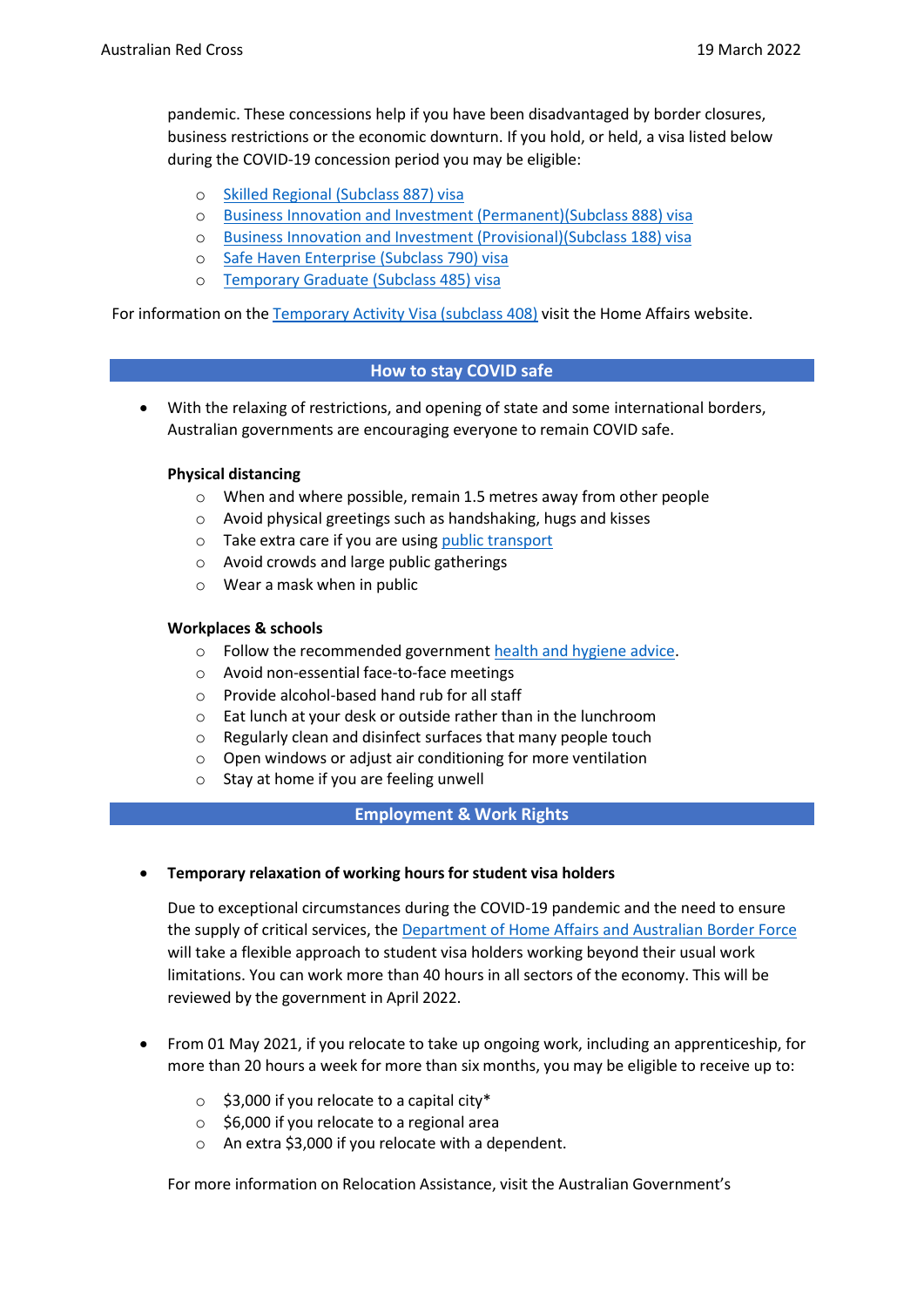Department of Education, Skills & Employment [website](https://www.dese.gov.au/rattuaj) here.

All workers in Australia have the same rights and protections at work, regardless of citizenship or visa status. Your employer must comply with Australian workplace and immigration laws, including their obligation to:

- Pay you the right pay rate for all time worked
- Provide a safe workplace.
- For information on working in Australia visit the Home Affairs [website.](https://immi.homeaffairs.gov.au/visas/working-in-australia)

The [Fair Work Ombudsman](https://www.fairwork.gov.au/) provides education, assistance, advice and guidance to employers and employees, and can inquire into and investigate breaches of the Fair Work Act.

[Community Legal Centres NSW](https://www.clcnsw.org.au/index.php/) are independent non-government organisations that provide free legal services to people and communities at times when that help is needed most, and particularly to people facing economic hardship and discrimination.

### **Food Support and/or Emergency Relief**

- **[AskIzzy](https://askizzy.org.au/)** is a national database with links to supports including housing, food and clothing,health services, financial support, family violence assistance, and much more.
- The National Debt Helpline provides free financial advice, and [the NDH website](https://ndh.org.au/) has information on topics such as rent, utilities and emergency financial assistance. The NDH is open Monday to Friday from 9:30am – 4:30pm, on 1800 007 007.
- **[Foodbank](https://www.foodbank.org.au/covid2021/?state=sa) Emergency Relief packages** are available for people who have been directed to self-isolate, and who:
	- o cannot, or are genuinely struggling to afford food and groceries
	- o have no family or friends able to help them with shopping, and no access to delivery
- **[Rapid Relief Team \(RRT\) Food Boxes](https://recovery.serviceconnect.gov.au/service/nsw/2000/sydney/rrt%2Bfood%2Bboxes/4009332593)** are available for people who are in self-quarantine due to their vulnerability and who:
	- o have lost income or their job, or are on a low income
	- o have little or no support from friends or relatives
	- o are struggling with meeting their bill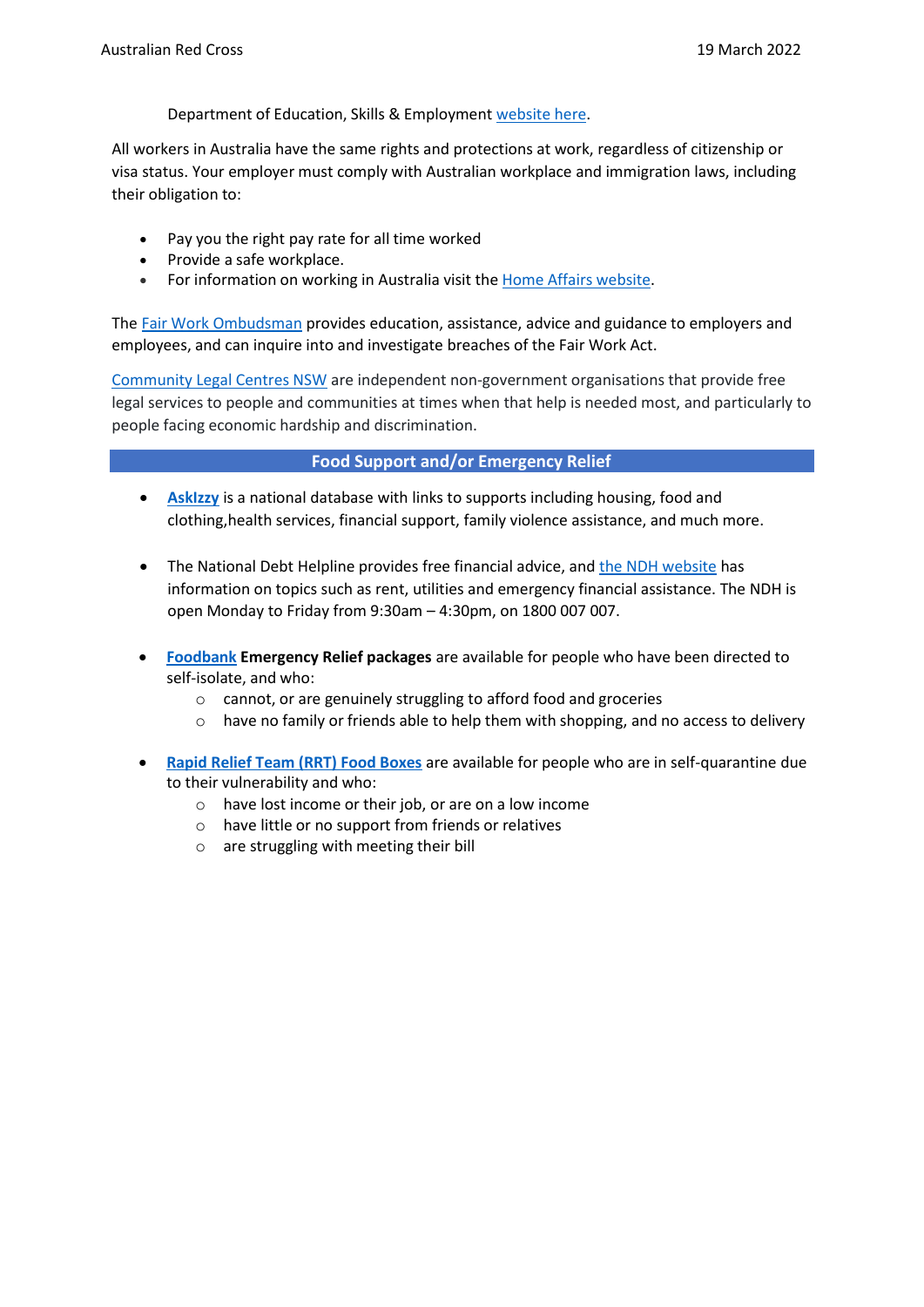If you, or someone you know is in need, please call 1300 858 208.

#### **Turbans 4 [Australia](https://www.t4a.org.au/)**

Food hampers and hot meals available in Liverpool & Parramatta, visit the website for more information and opening times.

#### **Muslim Women [Australia](https://mwa.org.au/)**

In partnership with Penny Appeal, Human Appeal, and other organisations, MWA are providing food packages and cooked food for individuals and families. Call MWA on 02 9750 6916.

**[Nagle Centre Family Care & Support Service](https://www.vinnies.org.au/page/Find_Help/NSW/Family_services/Nagle_Centre_Family_Care__Support/)** operated by St Vincent de Paul Society has a community kitchen open for breakfast, lunch and dinner. Check the link for up-to-date information.

#### **Auburn [Diversity](http://www.adsi.org.au/services/emergency-relief) Services**

Support with household bills, for people living in Auburn Central, Auburn North, Auburn South, Lidcombe, Berala and Regents Park. 17 Macquarie Road, Auburn, phone: 02 8737 5500 / Email: [info@adsi.org.au](mailto:info@adsi.org.au) ER referral form on website: [www.adsi.org.au/services/emergency-relief](http://www.adsi.org.au/services/emergency-relief)

#### **Christian [Community](https://ccas.org.au/) Aid Service**

12 Lakeside Road Eastwood, phone: 02 9858 3222 Email: [administration@ccas.org.au](mailto:administration@ccas.org.au) Must phone for an assessment.

#### **Parramatta [Community](http://pcc.org.au/home/care) Food Care**

18 Barney Street, North Parramatta, phone: 9630 3892 Centrelink card and ID proof. Service provides discounted food. Service is open on Thursday - 6:00 pm- 8:00pm and Friday 10:30 am- 1:00 pm.

#### **Islamic Women's Welfare [Association](https://www.iwwa.org.au/)**

Emergency Food Relief each Monday and Thursday at 1:00pm, 181 Haldon St, Lakemba.

#### **[Golden](https://www.goldenmanna.org/) Manna**

Food hampers and hot meals available in Sadlier & Fairfield, visit the [Facebook page](https://www.facebook.com/goldenmannaltd/) or phone (02) 9188 9498 for more information and opening times.

#### **Parramatta Mission Meals Plus [Partnership](https://www.parramattamission.org.au/services/meals-support/)**

Address: 119 Macquarie St, Parramatta, phone: (02) 9891 2277 Meals Plus is open for breakfast and lunch M-F. Breakfast: 8.00am-9.00am, lunch: 11.30am-1.00pm

#### **St [Vincent](https://www.vinnies.org.au/findhelp#!nsw) De Paul**

72 Harris Street Harris Park, phone: 1800 606 724 (call to make an appointment) Western Sydney Community Centre Tuesday/Thursday/Friday at 2:00 pm at 98 Auburn Road, Auburn, phone: 9649 2063

### **The Parks [Community](https://www.parkscommunity.org.au/) Network Inc.**

Assisting communities in SW Sydney to relieve poverty, distress, suffering, destitution, misfortune, and loneliness. Ph: 9609 7400 for information on food relief, NILS, and vouchers.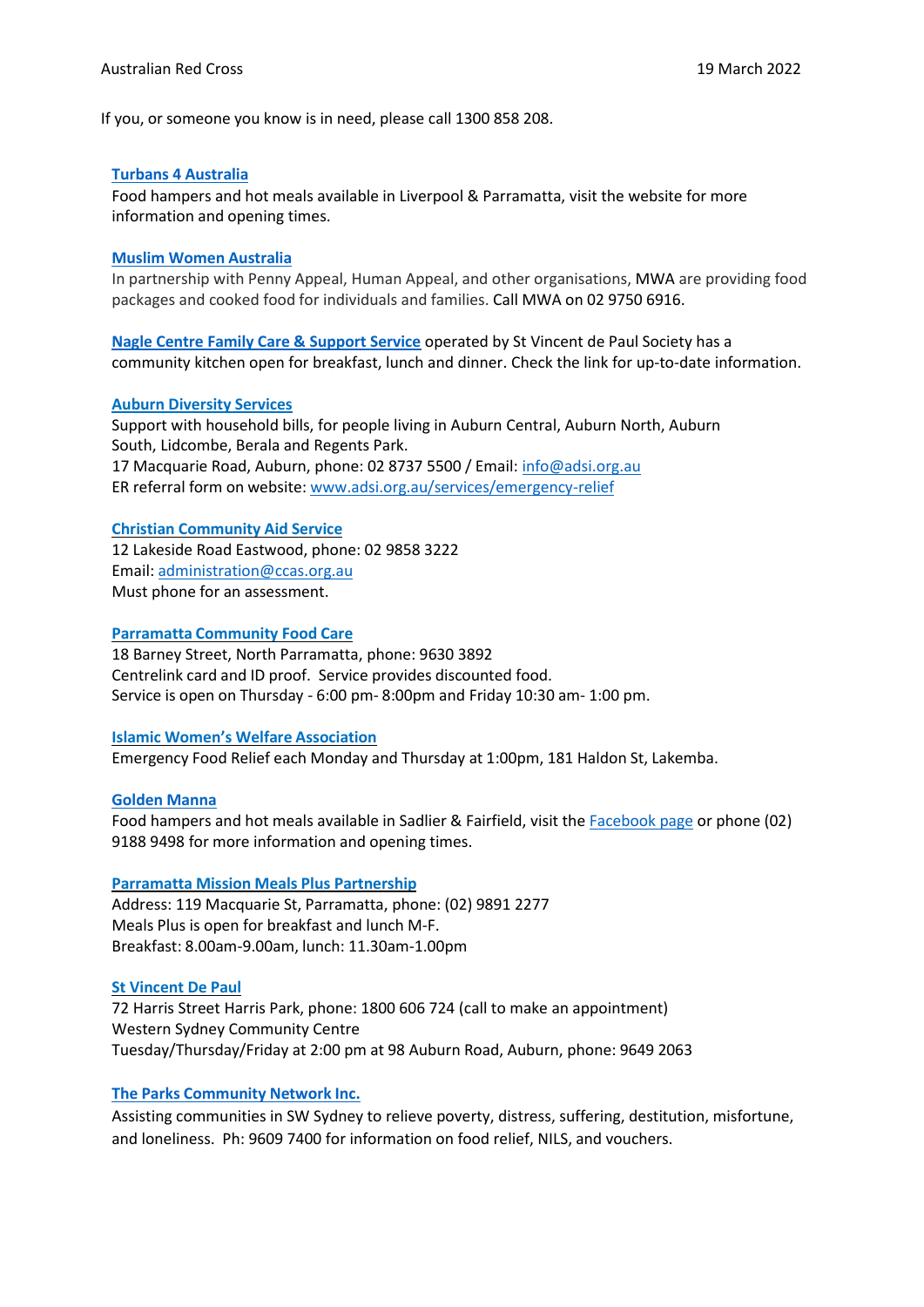### **[Salvation](https://www.salvationarmy.org.au/auburn/) Army Auburn**

166-170 South Parade Auburn, phone: 9646 3767 Make appointment for food vouchers etc.

**The Hills Community Aid and [Information](https://www.hca.org.au/) Service**

Please leave a message at (02) 9639 8620 or email eng@hca.org.au and staff member will call back.

### **Salvation Army [Emergency](https://www.salvationarmy.org.au/sydneystreetlevel/services/sal-salvos-assessment-line/) Relief**

**St Vincent De Paul Bankstown** – 9796 1176 / 1300 371 288 – phone for assessment

#### **[Anglicare](https://www.anglicare.org.au/mobile-community-pantry)**

02 8774 7467 / 02 8624 8600 – Food Pantry. Phone for Assessment

### **[ADRA](https://www.adra.org.au/)**

9829 6701 – Food Hampers. Phone to book.

**[South West Multicultural & Community Centre](https://www.swmacc.org.au/)** Ph: 02 9603 2500 \$10/food hampers

**[Karma Kitchen Hindu Council Benevolent Fund](http://hinducouncil.com.au/new/projects/karma-kitchen/) –** 0411 548 411 / 0412 399 164 Emergency Care packs: Fresh food parcel for people impacted by COVID-19

**Western [Sydney MRC](https://wsmrc.org.au/emergency-relief/)** Food vouchers and brokerage services. Please call us on 8778 1200 to make an appointment.

**Western Sydney [Community](https://www.facebook.com/wsccinc/) Centre** 02 9649 2063 – Fresh Food Pantry

**[Mohboba's Promise](https://mahbobaspromise.org/)** (Cumberland Area) 02 9887 1665 – phone for Assessment Food support for Afghan Women and Children

**Core Community Services [Cabramatta](https://corecs.org.au/)** 02 9727 0477 – phone assessment required for food vouchers

**Exodus [Foundation](https://www.billcrews.org/free-meals-sydney/)** 02 8752 4600 – Hot/Frozen Take-away Meals

**Food for Life, [Salvation](https://www.salvationarmy.org.au/about-us/news-and-stories/stories/food-for-life-and-spiritual-food-for-thought/) Army, Busby** 0435 659 175

**[Heckenberg](https://www.liverpoolnc.org.au/our-centres) Community Connect** 02 9607 0077 \$7.00 family meals that you cook yourself. Must RING BEFORE.

**Islamic Women's [Association](https://www.iwaa.org.au/)** 02 8764 6425 – phone for assessment.

**[St Vincent De Paul Society Care and Support Centre \(](https://www.mycommunitydirectory.com.au/Outlet/202841/St_Vincent_De_Paul_Society_Care_and_Support_Centre)**Wagga Wagga) 53 Gurwood Street, Wagga Wagga, phone 02 6921 7337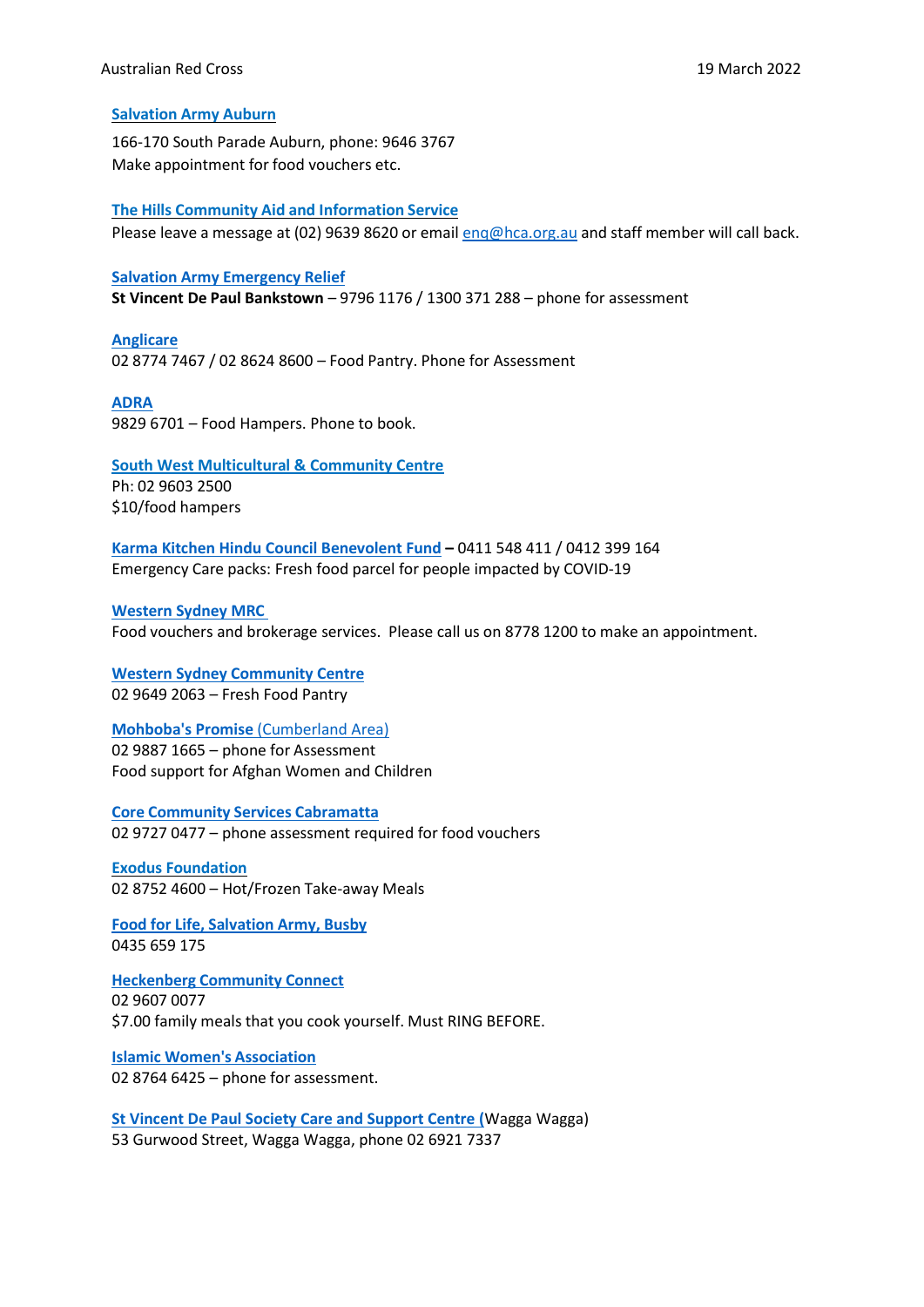### **Rent and Utilities**

- The temporary tenancy moratorium introduced to restrict when landlords could evict tenants due to rental arrears because of COVID-19 ended on 26 March 2021. A transitional period until 12 February 2022 existed to prevent evictions for rental arrears accrued during the moratorium For more details on renting in NSWvisit the [Fair Trading website.](https://www.fairtrading.nsw.gov.au/resource-library/publications/coronavirus-covid-19/property/moratorium) The Tenants Union of NSW has a [Renters Guide to COVID-19](https://www.tenants.org.au/covid19/guide) providing information on rights of renters, with COVID-19 updates.
- **Western Sydney [Tenants Union](https://www.wsclc.org.au/how-can-we-help/tenants-advice-and-advocacy/)** (02) 8833 0933. Support only available via telephone.

**[Energy and Water Ombudsman NSW](https://www.ewon.com.au/page/customer-resources/help-paying-bills/eapa-vouchers)** has more information about customer assistance / hardship programs, and range of useful resources you may be eligible for if you are facing financial difficulties.

#### **Energy Accounts Payment [Assistance](https://www.ewon.com.au/page/customer-resources/help-paying-bills/eapa-vouchers) (EAPA)**

- EAPA is a government scheme to help people who are having trouble paying their home electricity and/or gas bill because of a crisis or emergency. The vouchers are distributed to customers via a range of community welfare organisations.
- Where to find EAPA: list of NSW [Government](https://www.service.nsw.gov.au/transaction/energy-accounts-payment-assistance-eapa-scheme) EAPA distributors
- **Before you seek assistance**
	- If you are having trouble paying your bill, speak to your energy company first. If you are unable to make arrangements with your supplier, contact a local community agency that distributes EAPA vouchers to make an appointment.
	- If you cannot get an appointment right away, let your supplier know you made an appointment for EAPA assessment. *Your supplier is not allowed to disconnect you if they know you have an appointment booked for an EAPA assessment.*

### **Water Payment [Assistance](https://www.ewon.com.au/page/customer-resources/help-paying-bills/pas-credits) Scheme (PAS) Credits**

This scheme assists people experiencing financial hardship by providing credit to an account. It can help if you are having difficulty paying your Hunter Water, Sydney Water or Shoalhaven water bill.

- **Before you seek assistance**
	- If you are having trouble paying your bill you should speak to your water company first. Water suppliers may be able to suggest a payment scheme or arrangement to assist you manage your bills (see customer [assistance](https://www.ewon.com.au/index.cfm/help-for-customers/customer-assistance-programs/) programs).
- **Where can you get water credits?**

Many community welfare organisations offer PAS. These include:

- St Vincent de Paul Society
	- The Salvation Army
- Anglicare
- The Smith Family
- **Who can get water credits?**

Anyone who is in financial hardship can apply for PAS assistance.

**Holroyd Community Aid Incorporated** 17A Miller street, Merrylands, NSW. Ph: 9637 7391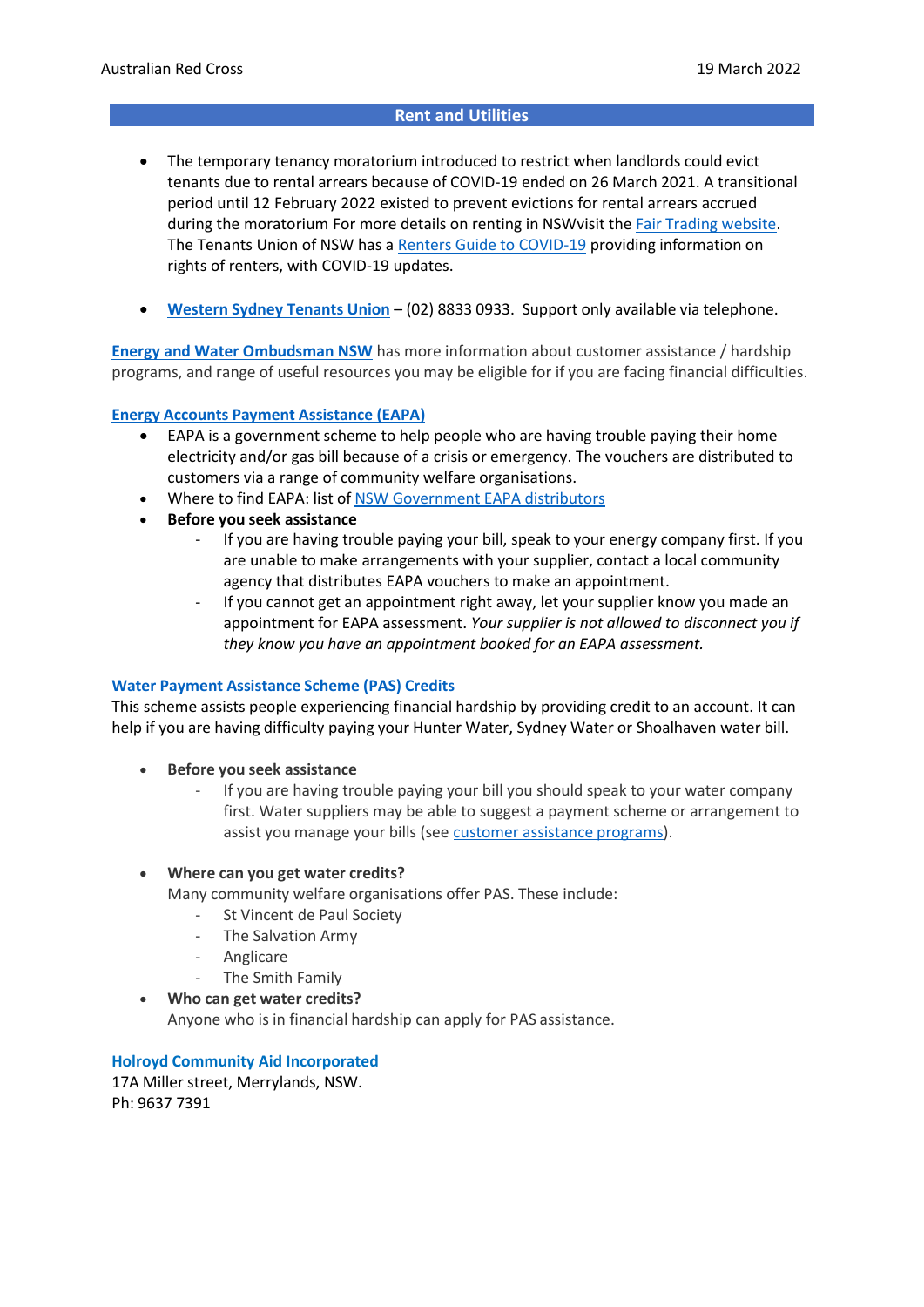Following an assessment, may be able to support partial coverage of gas/electricity bill. Evidence of financial hardship is required.

**Cumberland [Multicultural](http://www.cmcs.org.au/) Community Centre**

8 Factory St Granville, NSW. Ph: 9637 7600 May be able to provide support with electricity bill. Assessment required.

## **Housing Support / Homelessness**

• The temporary tenancy moratorium introduced to restrict when landlords could evict tenants due to rental arrears because of COVID-19 ended on 26 March 2021. A transitional period until 12 February 2022 existed to prevent evictions for rental arrears accrued during the moratorium For more details on renting in NSWvisit the [Fair Trading website.](https://www.fairtrading.nsw.gov.au/resource-library/publications/coronavirus-covid-19/property/moratorium) The Tenants Union of NSW has a [Renters Guide to COVID-19](https://www.tenants.org.au/covid19/guide) providing information on rights of renters, with COVID-19 updates.

### **What are the rules during the transitional period?**

From 13 February 2022, the transitional period protecting COVID-19 impacted tenants from eviction no longer applies. This was in place for eligible COVID-19 impacted tenants to protect them from eviction for arrears that accrued during the moratorium period (14 July - 11 November 2021).

Eligible COVID-19 impacted tenants who could not meet their residential rent payments were protected from eviction during the moratorium period from 14 July 2021 until the end of 11 November 2021.

The protection against eviction for rental arrears applied to all residential tenancy agreements within the meaning of the Residential Tenancies Act 2010 (the Act), including verbal agreements.

Following the end of the freeze on evictions, a transitional period will run from 12 November 2021 until the end of 12 February 2022.

From 13 February 2022, landlords will be able to terminate a tenancy using the standard termination provisions for arrears accrued during the moratorium period.

For more information on the scheme visit the Fair Trading NSW [website.](https://www.fairtrading.nsw.gov.au/resource-library/publications/coronavirus-covid-19/property/moratorium)

### **Housing support services in NSW.**

- **St [Vincent](https://www.vinnies.org.au/findhelp/view/144) de Paul NSW -** Assistance Line for Accommodation: 13 18 12
- **Linked [2 Home](http://www.sydneyhomelessconnect.com/services/link2home/)** 1800 152 152. Homeless or at risk of homeless. Temporary accommodation may be available for those who are high risk. Referral made over the phone.
- **[Barnardos](https://www.barnardos.org.au/)** Transitional accommodation for families with children and young pregnant women - 16 to 24 years Phone: 02 8752 0300
- **Elsie [Women's](https://www.vinnies.org.au/page/Find_Help/NSW/Domestic_and_family_violence/Elsie_Women_s_Refuge/?gclid=EAIaIQobChMIpYj9sqyL6QIVTA4rCh3_kQC0EAAYASAAEgLmm_D_BwE) Refuge** (Wagga Wagga) 13 18 12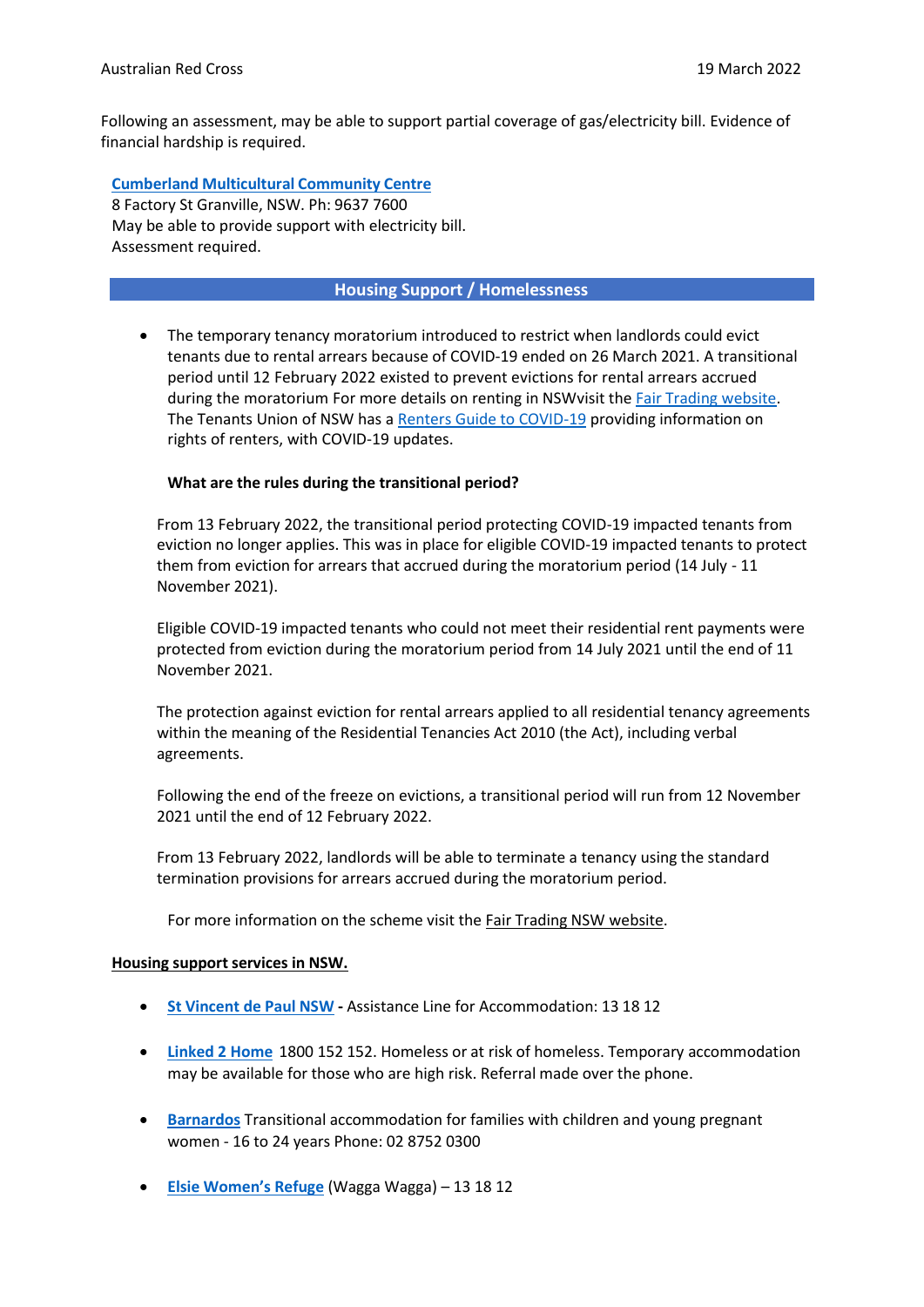- **Micah [House](https://www.wagga.catholic.org.au/Crisis/MicahHouse.aspx)** (Wagga Wagga) 53 Gurwood Street, Ph: (02) 6921 7337
- **Men2Home:** Parramatta Mission, in partnership with Mission Australia and SVDP operate the Western Sydney Single Men's Homeless program. Ph: 0419 696 673 / 8880 8234.
- **[Mission Australia:](https://www.missionaustralia.com.au/servicedirectory/191-housing-homelessness/western-syd-homelessness-outreach-prevention-and-rapid-rehousing-support-service-hoparrs)** Western Sydney Homelessness Outreach Prevention and Rapid Rehousing Service (HOPARRS) supports people over the age of 21 years, and families who are homeless or at risk of homelessness. Phone 1800 384 331.
- **[Wesley Community Services:](https://www.wesleymission.org.au/about-us/what-we-do/helping-people-most-in-need/housing-and-accommodation/wesley-community-housing/)** Homelessness support for couples with children or singles with children who are Australian Citizens or permanent residents. Phone (02) 9263 5555.
- **[Hunter Homeless Connect](https://hunterhomelessconnect.org.au/hunter-homeless-connect-day/)** has local services in Newcastle and supports available for different categories i.e. housing, food, NILS and other helpful resources.

#### **Health and Medical Care**

- The National Coronavirus Health Information Line 1800 020 080 is for general advice or if you have symptoms. If you require translating or interpreting services, call 131 450.
- COVID-19 Vaccination what if I [don't have](https://www.health.gov.au/initiatives-and-programs/covid-19-vaccines/getting-your-vaccination/no-medicare-card) Medicare?
- People seeking asylum who are ineligible for Medicare can have their fees waived for some public health services in NSW. [Recent updates](https://www1.health.nsw.gov.au/pds/ActivePDSDocuments/PD2020_039.pdf) clarify that these waivers apply to people at all stages of their asylum process, including those on a removal pathway. The services are:
	- o Emergency care for acute medical and surgical conditions, including admission
	- o Elective surgery for conditions listed as Clinical Priority Categories 1 and 2. For more information click [here.](https://www1.health.nsw.gov.au/pds/ActivePDSDocuments/PD2020_039.pdf)
	- o Ambulatory and outpatient care required to maintain health status of asylum seekers with acute and chronic health conditions
	- o Maternity services, including antenatal and postnatal care
	- o Mental Health services (inpatient and community based)
	- o Ambulance transport for emergencies
	- o NSW Health Pathology services
	- o Interpreting services
- The [Refugee Health Guide](https://refugeehealthguide.org.au/referrals/) includes health programs staffed by refugee nurses, doctors and other specialists that operate nationally, providing specialised mental and primary health care and service coordination to refugees and people seeking asylum. These services are familiar with working with people on uncertain immigration pathways and fluctuating Medicare status. Information on referral pathways in New South Wales are found [here.](https://refugeehealthguide.org.au/referrals/new-south-wales/)
- Reciprocal Health Care [Agreements:](https://www.servicesaustralia.gov.au/individuals/services/medicare/reciprocal-health-care-agreements) Agreements with 11 countries that cover the cost of medically necessary care when Australians visit certain countries and visitors from these countries visit Australia. Those visiting Australia from the following countries may be eligible for medical care under Medicare while in Australia, information for each country is available [here.](https://www.servicesaustralia.gov.au/individuals/services/medicare/reciprocal-health-care-agreements/when-you-visit-australia)
- [Temporary](https://www.servicesaustralia.gov.au/individuals/subjects/how-enrol-and-get-started-medicare/enrolling-medicare/how-enrol-medicare-if-youre-temporary-resident-covered-ministerial-order) Visa Categories Covered by Ministerial Orders (eligible for Medicare)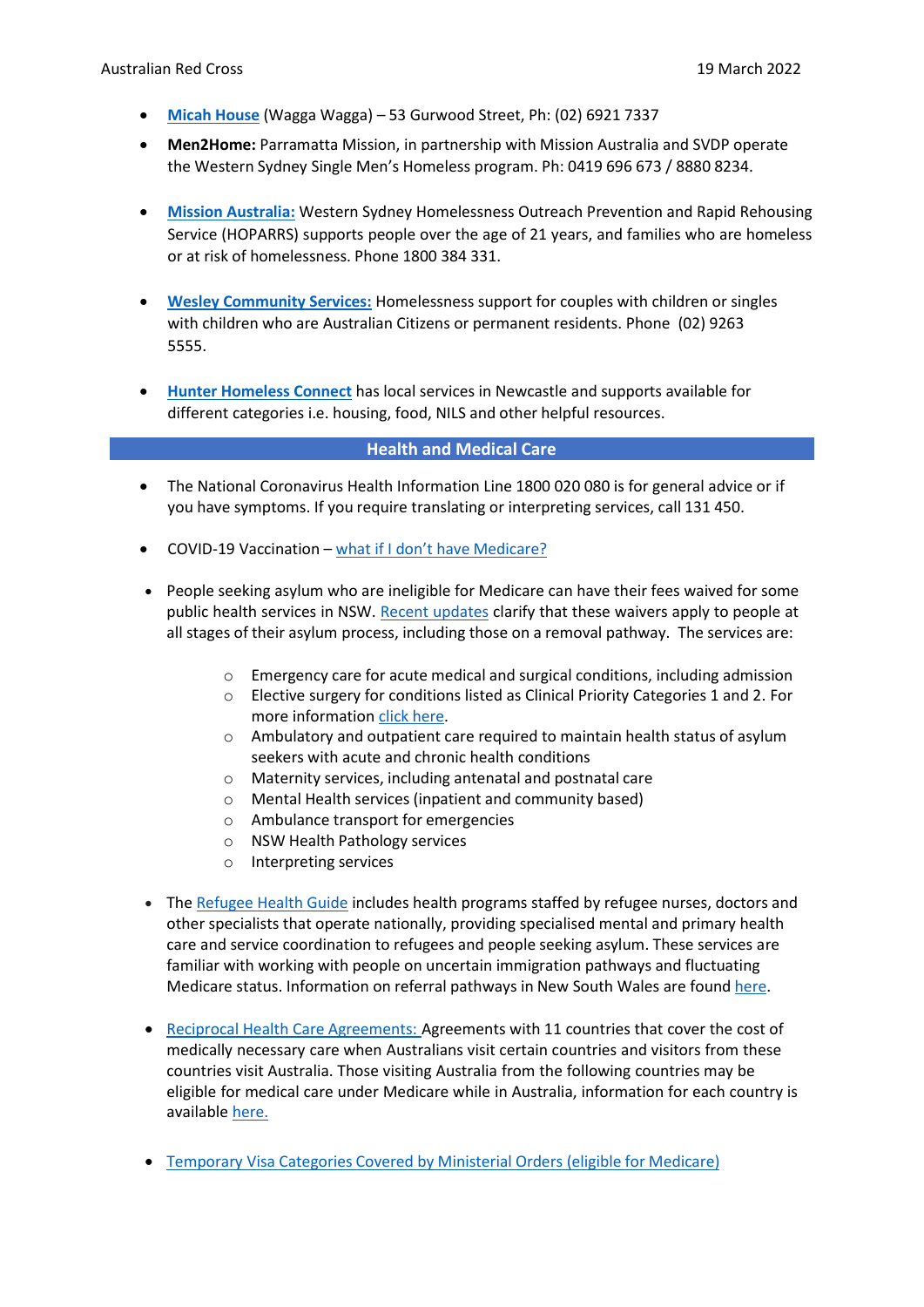### **Information for the LGBTQI+ community**

• Information on health and counselling services, social groups, legal support, multicultural specific services, and other services can be found on this national LGBTQI+ [directory.](https://docs.google.com/spreadsheets/d/1CTv8NSkImdhclvS_ZJ61t1k33KPE5f4PF0wWApP6aFk/edit#gid%3D1868596043)

### **Information for International Students**

- Visit the <https://www.study.sydney/programs> for the latest informationabout the support services that are available to international students.
- **Sydney Community Forum's International Students Intake Support Service**. Support areas include COVID-19 support, mental health, work rights, tenancy/housing, legal advice, international education, safety, family and children and health and wellbeing. Request support by visiting Intake Support Service for International Students in NSW [\(scfintakesupport.org.au\),](https://www.scfintakesupport.org.au/) email [intake@scfonline.org.au](mailto:intake@scfonline.org.au) or call 0488 100 122
- **University of New South Wales**: COVID-19 statement and [student information](https://www.covid-19.unsw.edu.au/) is available on its website. 常见问题答疑- 新型冠状病毒肺炎, also available in [Mandarin.](https://www.unsw.edu.au/faqs-coronavirus-chinese)
- **Western Sydney University** is implementing a staged return to campus. Details about the plan is available on their [website.](https://www.westernsydney.edu.au/coronavirus-information.html)
- **University of Wollongong** website has updated information on its [return to campus](https://www.uow.edu.au/student/news/2021/uow-announces-plans-for-a-vibrant-return-to-on-campus-teaching-in-2022.php) plan and other general [COVID-19 information.](https://www.uow.edu.au/coronavirus/student/)
- **University of Sydney** website has [university specific information](https://www.sydney.edu.au/study/coronavirus-infection-university-of-sydney-advice.html) and updates regarding COVID-19, and links to support services [for students.](https://www.sydney.edu.au/study/coronavirus-infection-university-of-sydney-advice/support.html)
- **The University of Newcastle** provides general COVID-19 [updates on their website, a](https://www.newcastle.edu.au/covid-19)nd its Student [Hardship](https://www.newcastle.edu.au/student-hardship-fund) Fund is available students needing extra support.
- **Charles Sturt University** has information regarding [returning](https://www.csu.edu.au/current-students/safety-wellbeing/your-wellbeing/coronavirus) to campus and support.
- **University of Technology Sydney (UTS)** has general campus and support information [available](https://www.uts.edu.au/current-students/news/coronavirus-and-international-travel-information) on its website.
- **University of New England** is implementing a [phased return to campus](https://www.une.edu.au/coronavirus-information/students) , and hasother [general COVID-19 information](https://www.une.edu.au/coronavirus-information) available.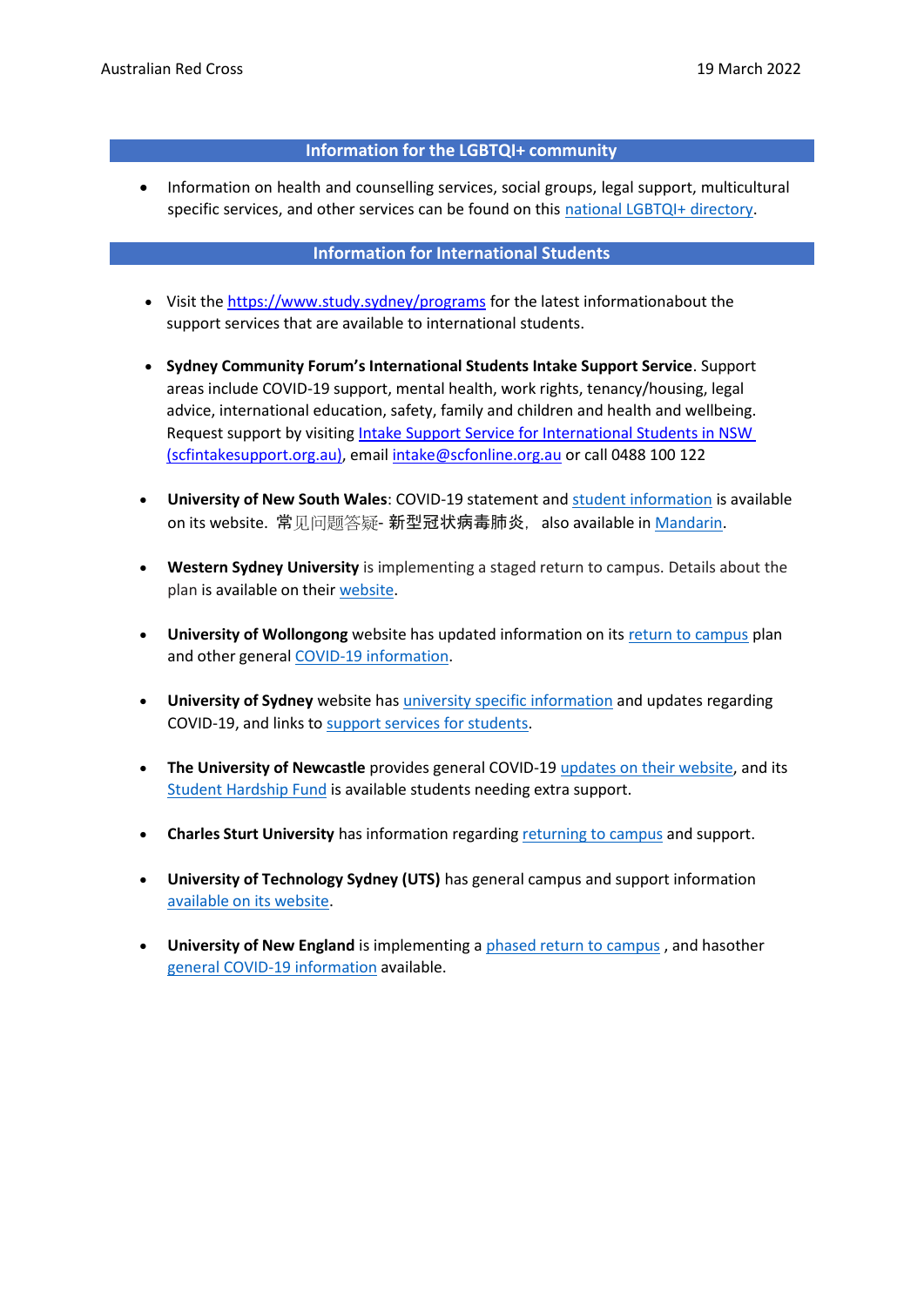• **Southern Cross University** [website](https://www.scu.edu.au/coronavirus/information-for-students/) has updated information about student support and return to campus in 2021. If you need to contact the University because your situation is affected by the COVID-19 outbreak please use this dedicated email: [SCUAssist@scu.edu.au.](mailto:SCUAssist@scu.edu.au)

### **Information for New Zealanders living in Australia**

New Zealand citizens in Australia on a Special Category Visa (SCV) may be able to access a range of payments, depending on their circumstances.

- $\circ$  Those who came to Australia prior to 26 February 2001 generally have protected status and have the same access to all Australian payments as permanent residents and Australian citizens, where eligible, including JobSeeker Payment.
- o New Zealanders who came to Australia after 26 February 2001 and have non-protected status can access family payments, such as FTB, paid parental leave payments and childcare subsidy, where eligible. If they have been continuously living in Australia for at least 10 years since February 2001, they can also access JobSeeker Payment or Youth Allowance for a one-off period of up to six months.
- o New Zealand citizens may also be able to claim the Age Pension or, in limited circumstances, Disability Support Pension or Carer Payment, under the Social Security Agreement between Australia and New Zealand.
- For further general information: <https://www.servicesaustralia.gov.au/individuals/subjects/payments-visa-holders>
- Individuals needing specific advice on their circumstances should contact Services Australia: <https://www.servicesaustralia.gov.au/individuals/contact-us>

# **Additional Information for People Seeking Asylum and Refugees**

- People seeking asylum who are ineligible for **Medicare** can have their fees waived for some public health services in NSW. [Recent updates](https://www1.health.nsw.gov.au/pds/ActivePDSDocuments/PD2020_039.pdf) clarify that these waivers apply to people at all stages of their asylum process, including those on a removal pathway. The services are:
	- $\circ$  Emergency care for acute medical and surgical conditions, including admission
	- o Elective surgery for conditions listed as Clinical Priority Categories 1 and 2. For more information click [here.](https://www1.health.nsw.gov.au/pds/ActivePDSDocuments/PD2020_039.pdf)
	- o Ambulatory and outpatient care required to maintain health status of asylum seekers with acute and chronic health conditions
	- o Maternity services, including antenatal and postnatal care
	- o Mental Health services (inpatient and community based)
	- o Ambulance transport for emergencies
	- o NSW Health Pathology services
	- o Interpreting services
- If you have a Temporary Protection Visa (TPV) or Safe Haven Enterprise Visa (SHEV), you are eligible to apply for the Special Benefit [payment.](https://www.servicesaustralia.gov.au/individuals/services/centrelink/special-benefit) Click the link for more information.